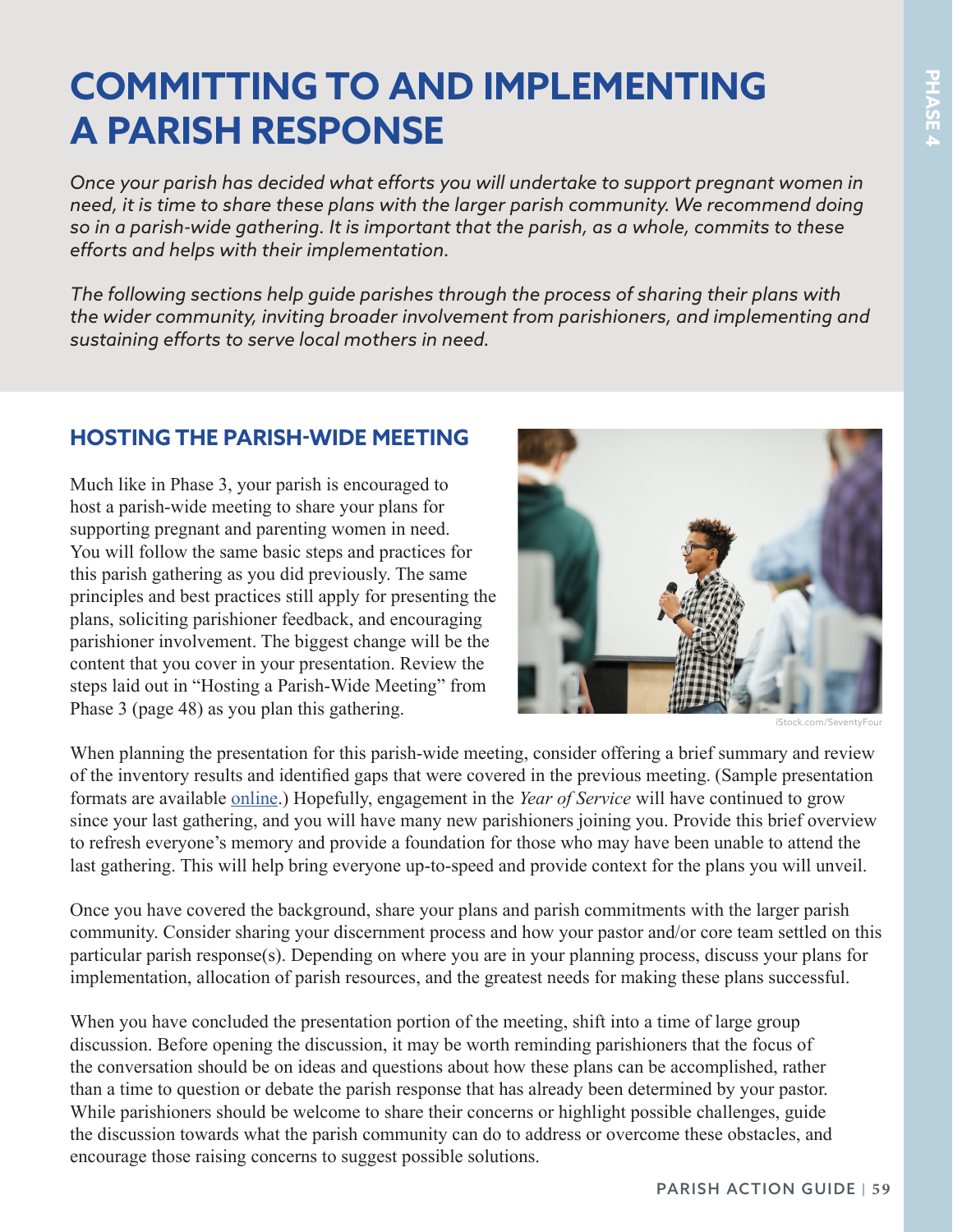PHASE4 **PHASE 4**

While accepting the current plans for a parish response, parishioners may still wish to express *additional* ideas that the parish could take on to serve pregnant women in the community. Take note of these suggestions, thank parishioners for their input, and acknowledge that your parish efforts could continue to grow over time. Explain that, at this time, your parish is focusing on these specific plans, but the parish remains open to the movements of the Holy Spirit and what God wants to accomplish through your specific parish community.

*Remember to work closely with your pastor when planning this event.* Be sure to get his approval of all presentation content and handouts. His *visible* involvement remains very important, so strategize with him on how he'd like to participate. For example, if he prefers not to be the main presenter, after leading the opening prayer, he could provide a brief welcome and overview of the meeting. Because pastors ultimately determine the parish's efforts in support of the *Year of Service*, it may be especially helpful to have the pastor participate and respond directly to parishioners during the discussion portion of the meeting.



iStock.com/Prostock-Studio

## **INVITING BROADER PARISH INVOLVEMENT**

In addition to inviting broader parish involvement through the parish-wide meeting, you should also consider expanding participation in other ways. It is important for your parish community to fully embrace the efforts to walk with mothers in need. One of the goals of this initiative is to share the truth that the Church desires to walk with and support pregnant women in need. To do so successfully, the wider parish community needs to know what the Church offers, and often the best way they can understand this message is to be personally involved. As members of the Body of Christ, each of us is called to serve those who are most in need.

In addition to building parishioner support through parish-wide meetings, volunteer drives, or Sign-up Sundays (see page 24), consider other creative ways that you can involve your parish community in your parish response to the *Year of Service*. Depending on what plans your parish has undertaken, the possibilities for parishioner involvement will look different. Encourage members of your core team and parish support network to personally invite one other parishioner to get involved. They can invite them to join a prayer initiative, get on the email list, contribute to a fundraiser or donation collection, or participate in an upcoming volunteer opportunity. Such a personal, direct connection and invitation goes a long way toward making others feel welcome, needed, and invested.

Think about what particular assistance, skills, or resources your parish community needs to fulfill your plans for helping mothers in need. *Do you know of anyone in your community with the gifts and talents to help meet those specific needs?* If so, personally ask if they would be willing to share their gifts to support this parish initiative. Or, include a message in your parish bulletin with a list of the current needs you are struggling to fill. For example, you may need assistance from a parishioner who has experience with graphic design, teaching parenting classes, or caring for young children. Advertise these needs and invite parishioners to contact you. Many people are more likely to get involved if they know they have a specific skill set you are in need of.

Another great way to increase parishioner involvement is to partner with other established parish ministries and committees. Think about ways you could involve your youth group, faith formation [religious